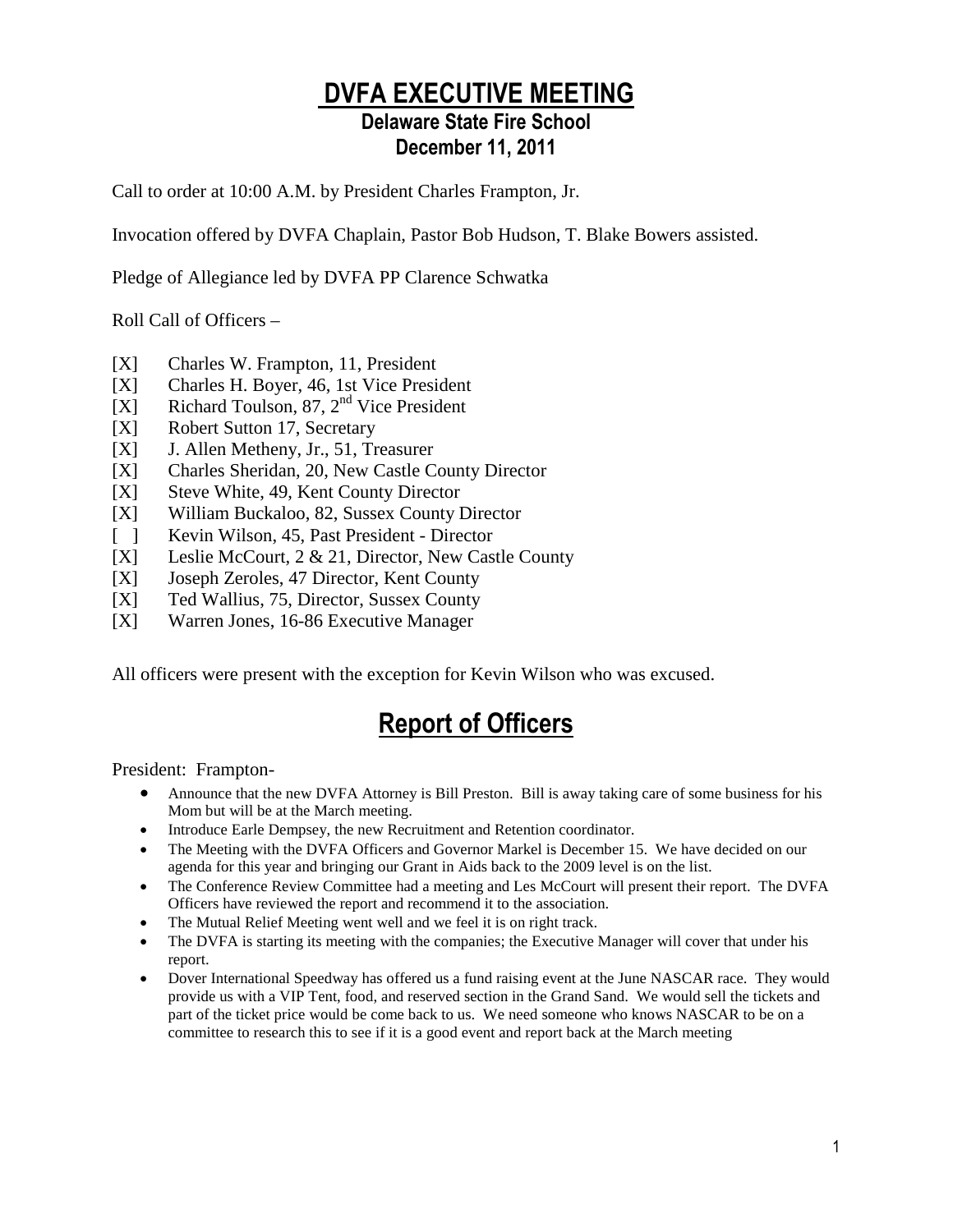*First Vice President:* Boyer Report his report has been submitted in written form. September-18 ¾ hours and 137 miles. October 8 ½ hours and 26 miles, November 21 hours and 248 miles.

**Second Vice President:** Toulson- President Frampton, Fellow Officers, Delegates, Alternates, Members, and Guests of the DVFA,

Since the conference, unfortunately I have attended more funerals than I have meetings. The meetings that I have attended are County meetings in all 3 Counties and the Sussex County Fire Chiefs meetings, I attended the Cumberland Valley Fireman's Association meeting at Berryville, Va. Jim Watson from Delaware City was installed 2<sup>nd</sup> Vice President of that association.

Executive Manager Jones and I along with 35 to 40 Delaware fire service volunteers attended Delaware weekend at the National Fire Academy and participated in the class Politics and the White Helmet. The class was very informative and fast paced, and I learned not only about politics but I also learned a lot about my class mates. I recommend this class and maybe someday the class will be offered at fire school.

My family and I would like to wish everyone safe and happy holidays.

Respectfully submitted, Richard W. Toulson

*Secretary: Sutton-* Submitted his report in Written Form.

*Treasurer: Metheny* - Fellow officers Delegates, Alternates, members, and guests. It gives me great pleasure to present the attached Treasurer's report for the period September 10, 2011 through December 7, 2011. This report includes both the DVFA Operations and the Conference Accounts. All of you should have received your pension training and Estimated bill by now. Remember all of your paperwork and money is due to me by February 15, 2011 or face a \$100.00 per day penalty if it is late. If anyone has any questions please see me. On behalf of Barbara and myself, Have a Merry Christmas and a Happy and Safe New Year

#### *Motion by Jasper Lakey to Accept Officers reports and spread them upon the minuets Seconded by Steve Maichle motion Unanimously Passed.*

- 1. *Executive Manager: Warren Jones*Email: We have been having some email issues at the office. We had to change our email vendor and in the transfer of our lists some things happened. Some got lost and some got duplicated. So, if you are not receiving our emails, if you are on committees and not receiving the committee emails, or if you have any email problems with the office please let Melissa know. Also, if your are wondering why you receive duplicate emails, let me explain. When we send out mass emails, we send them out by group. The groups are DVFA Officers, LADVFA Officers, Fire Co. Presidents, Fire Co. Chiefs, DVFA Past Presidents, DVFA Executive Committee, LADVFA, Conference Committee, etc. If you are an officer of the association and you are also on other groups, then that is why you get duplicate emails.
- 2. Newsletter: I am hoping to have the DVFA Newsletter up and Running sometime after the first of the year. Therefore, I am again passing around clipboards for you to record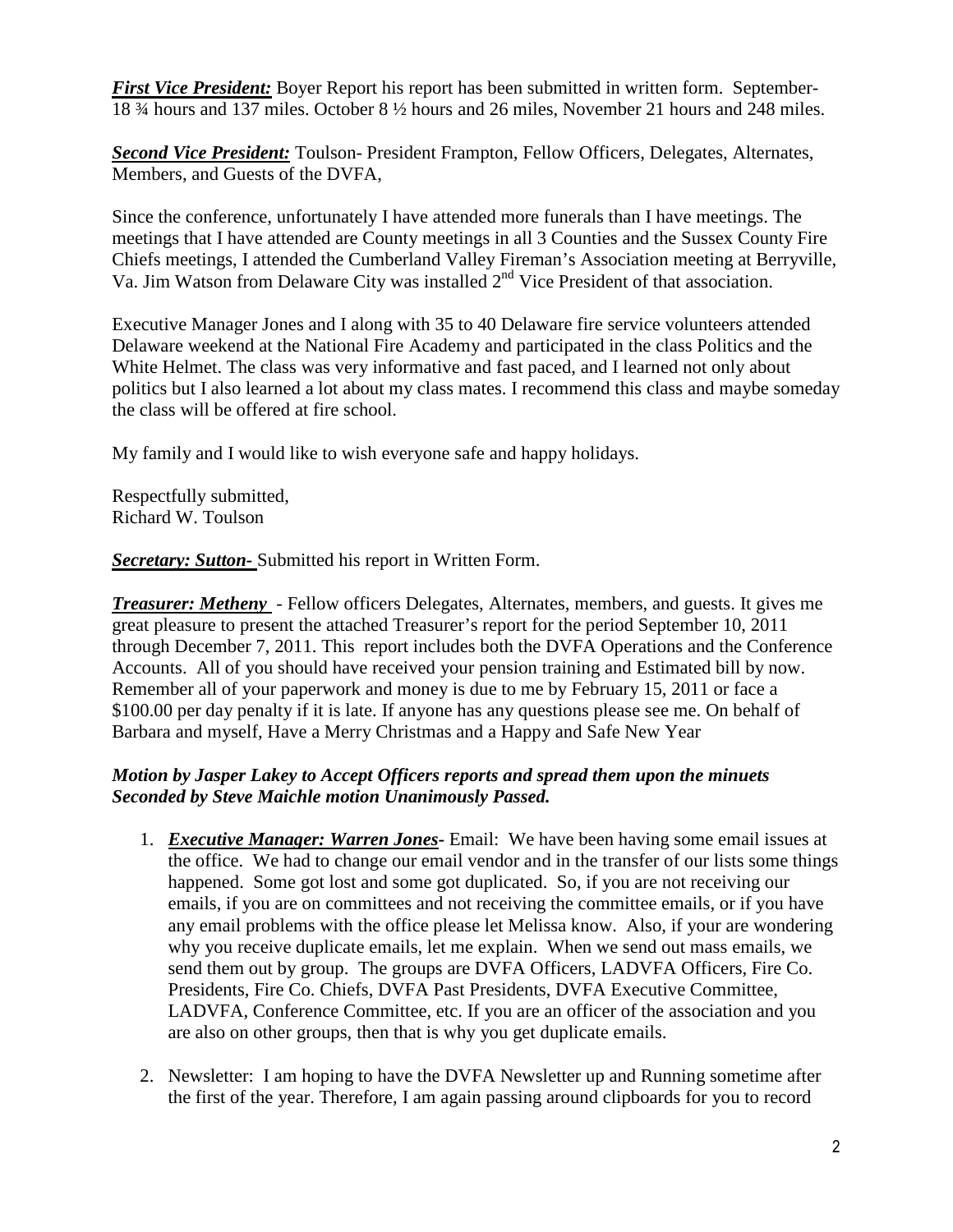your email address. If you have received an email from us this week then you are on our list and do not need to add your email to the list being passed around. If you are not or wish to add a second email please put it on there. We are asking for your phone number as well so we can record it in our records.

- 3. Intellicorp: I am looking into a company to handle background checks without have to go the state identification office. The company is Intellicorp. They are a national group that does background checks for major corporations. They made a presentation at the last CVVFA meeting and I believe they do the MSFA background checks. The advantage would be two fold. One the cost would be a lot less, \$22.95 for a State and Federal background check and secondly you can do it in-house. I will keep you posted.
- 4. Company Meetings: The DVFA Officers have started their meetings with the companies. Let me explain what we are doing. We would like to go to each company's regular meeting to do a power point presentation to the membership on the DVFA. We want to go over who the DVFA is, what we do and how we can help each other. We would also like to meet prior to the meeting with President and what other officers he would like to be there. We have some administrative things to go over with each President. We had our first meeting with Mill Creek this past month. I want to sincerely thank President Stewart or Mill Creek, for his hospitality and assistance in allowing us to take 20 minutes of his meeting. Our goal, if you would allow us to come to your meetings, was to go to all the companies before the Conference but that unfortunately cannot happen because of the meeting schedules. For example, there are 13 companies who meet on the  $1<sup>st</sup>$ Monday. If we did one a month, it would take 13 months. The other tough nights are the  $2<sup>nd</sup>$  Monday where 9 companies meet and the  $1<sup>st</sup>$  Wednesday; there are 8 companies who meet then. So, it is obvious we are not getting this done before the conference. If any of you who meet in the  $1<sup>st</sup>$  Monday,  $2<sup>nd</sup>$  Monday and  $1<sup>st</sup>$  Wednesday are having special meetings and can give us 20 minutes of your time, we would appreciate it.
- 5. NFA: This past month Vice President Toulson and I with 80 other Delaware firefighters attended the National Fire Academy on Delaware weekend. The class that Richard and I took was "Politics and the White Helmet." We, and all the rest of the Delaware folks who attended that class, found it to be an excellent class. This was a test class and the first time it was taught. So we were the Ginnie pigs. After the class I forwarded them some of my suggestions for gearing the class more for volunteer fire companies but all in all I thought the class was excellent. The content, the instructors, the design of the class was great. I am looking forward to seeing the revised version.
- 6. SIEC: I sit, as the fire service representative, on the SIEC. This is the group that controls the radio communications in the State of Delaware. One thing that I wanted to update you all on is Re-banding. The entire 800 radio system is being re-banded. Every radio will have to be touched twice. The re-banding is a federal mandate to clear up some issues with the national 800 system. All the dispatch centers have been involved in the process and providing information to the chiefs at their meetings on a regular basis. The state communications folks and the vendor have had a meeting with the Kent County Fire Chiefs. They have a meeting scheduled with the NCC fire chiefs next Thursday and the Sussex County Chiefs on January 19.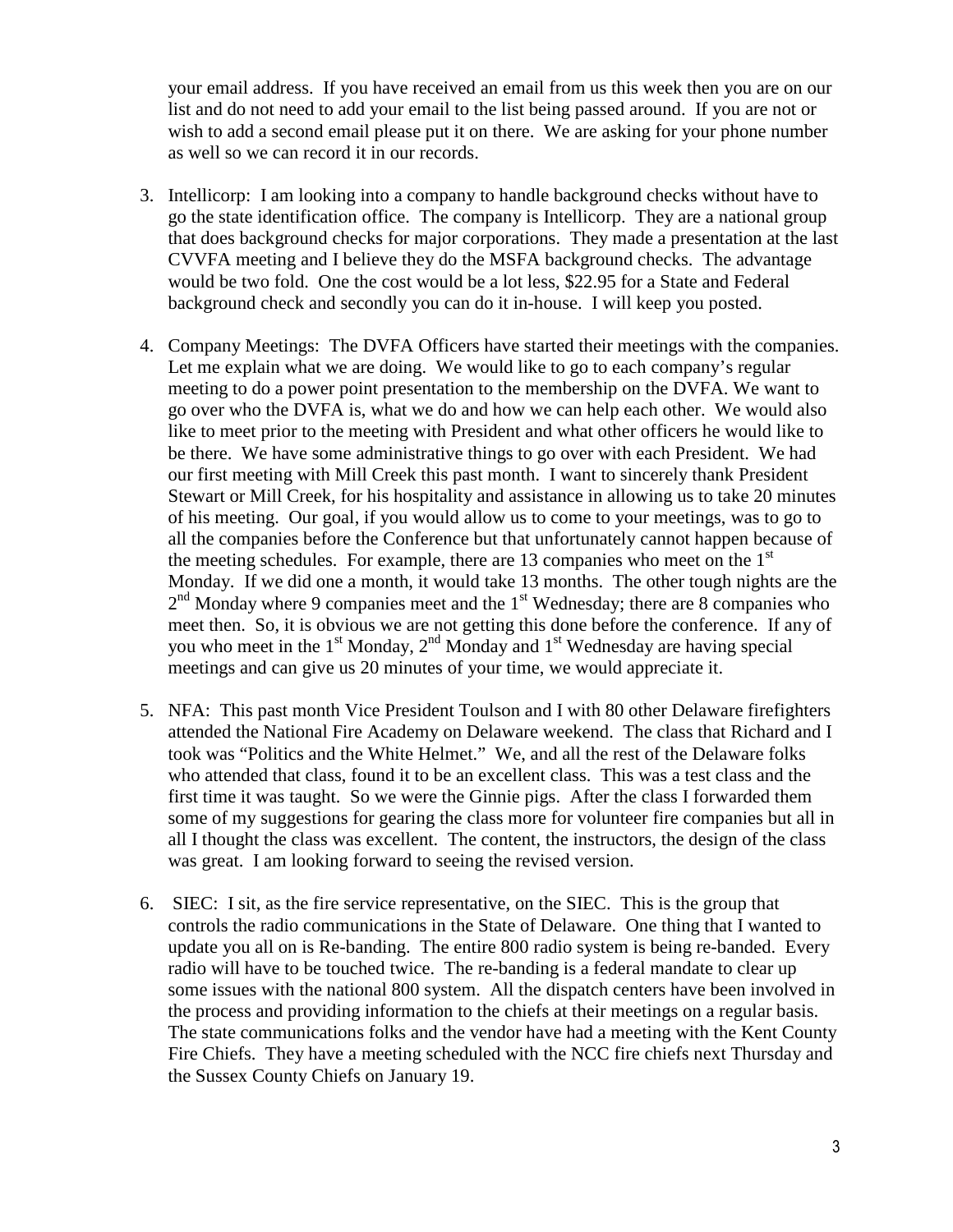7. Pension: When I started this job I wanted to get out to meet all the folks in state government that we deal with on a regular basis. Primarilary so they could get to know me and have my contact information and I could get to know them. This week I meet with David Craik the Director of the Pension office and the Deputy Director. While I am sure our pension committee is well informed, I wanted to pass on to you what I learned.

We have 4,933 members in the pension. Our UAAL (Unfunded Actuarial Accrued Liability) per active member is \$3,068.00. If you are like me, you want to know what that meant and what it has to do with the two questions I hear the most. Those two questions are, how do we receive an increase in our pensions and how do we get rid of members who are no longer active?

Before I answer both of those, let me first explain what I learned. The committed liability to pay those 4,933 members the \$125.00 per month for their projected life expectancy is approximately \$30 million. In our pension account we currently have assets of almost \$15 million. At the current rate it would take 17 years to have enough money in the account to take care of our liability.

So how do we get a raise in our pension? Any amount of money we add to the pensions would directly affect that 30 million liability. We would need to find some regular funding source to offset the increased liability and secondly we would have to have legislation drawn up to change the \$5 per year credit. I don't think that is out of the realm of possibility.

Next, how do we get people out of the pension if they are no longer members? If they are vested, it is extremely difficult if not impossible. Members who are in the pension for over 10 years are vested. Vesting means they have rights and are protected by law. The only to get them out is for them to file to be removed. It is important that you keep an eye on the people who are reaching their 10 years and remove them before they hit that mark.

8. FACEBOOK: The DVFA is now back on facebook. The pictures I have taken today will be on our facebook page next week. So check us out.

I have truly enjoyed working for you. I look forward to this next year and the new paths ahead

I want to wish you and your family a Very Merry Christmas, a Sincere Happy Holidays and a Great New Year! God bless you all!

# Committee Reports

- 1. *Advisory to State Fire Marshal –Grover P. Ingle* Alan Brown has been promoted to Assistant State Fire Marshal responsible for Administration.
- Lisa Osman has been hired as an Administrative Specialist in the Sussex County Office.
- Robert Fox has been promoted to Chief Deputy Fire Marshal in New Castle County.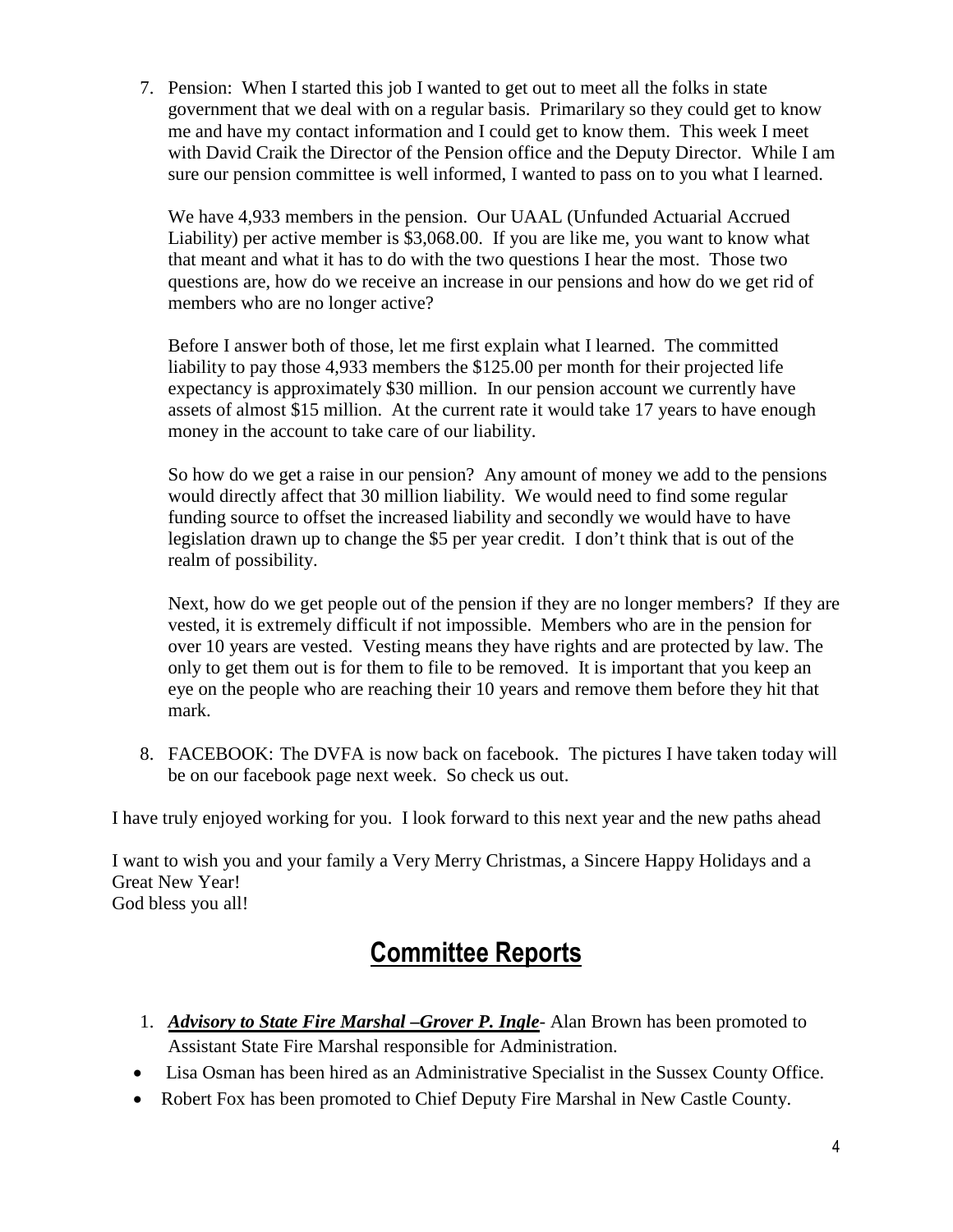- A Deputy Fire Marshal I position will be posted by OMB in the next week for the position previously held by Bob fox.
- FY 2013 Budget The Office of the State Fire Marshal is preparing the FY 2013 budget and will be seeking to maintain our current level of funding with a minimal increase.
- The Office of the State Fire Marshal will be submitting proposed changes to the 2009 Delaware State Fire Prevention Commission at their December meeting.
- The State Fire Marshal continues to work with DNREC on the open burning regulation.
- On behalf of the Office of the State Fire Marshal we wish everyone a happy and fire safe holiday season and look forward to working with the Officer's of the DVFA in the upcoming year.

Respectfully submitted, Grover P. Ingle, CFPS, CFI-II

Shower P. Ingle

State Fire Marshal

- 2. Advisory to DSFS –Robert P. Newman
	- Year end report- 2011
	- Student attendance is steady overall in programs
	- Industrial program numbers have decreased and the school is planning for continued decrease.
	- FY13 Budget request has been submitted, includes request for additional funding for EMS programs
	- Increase of EMS Program attendance has created a shortfall
	- On-line training for 8 hours of the EMT 24 hour refresher.
	- Continuing the Vehicle Rescue and Fire Officer programs at the Divisions for another year.
	- Core Classes have run well. However student numbers have not increased overall participation. Special programs have delivered better results.
	- Officer Seminar- All elected and appointed Officers- January 14, 2012
	- Review of DSFS procedures and new programs
	- Presentation on social Media and the Fire Service- Dave Statter from Prince Georges County
	- Special Seminar- Recognizing Child Abuse at the Divisions
	- Ladies Aux Seminar- April  $28<sup>th</sup>$  Fire Safety during food Prep
	- Sussex County Division Expansion-Status
	- Mike Lowe- Recovering, out for an unspecific amount of time
	- Jay Reynolds- Retiring- Thank him for his service- Twice
	- Posting a position after Jan  $9<sup>th</sup>$ Merry Christmas and Happy Holidays from the Staff at the Fire School
- 3. DVFA Conference– Mike McMichael- The next Conference meeting will be on Monday Feb  $20<sup>th</sup>$ . Still looking for people to Chair the Food & Beverage Committee. If you have any questions please feel free to contact me.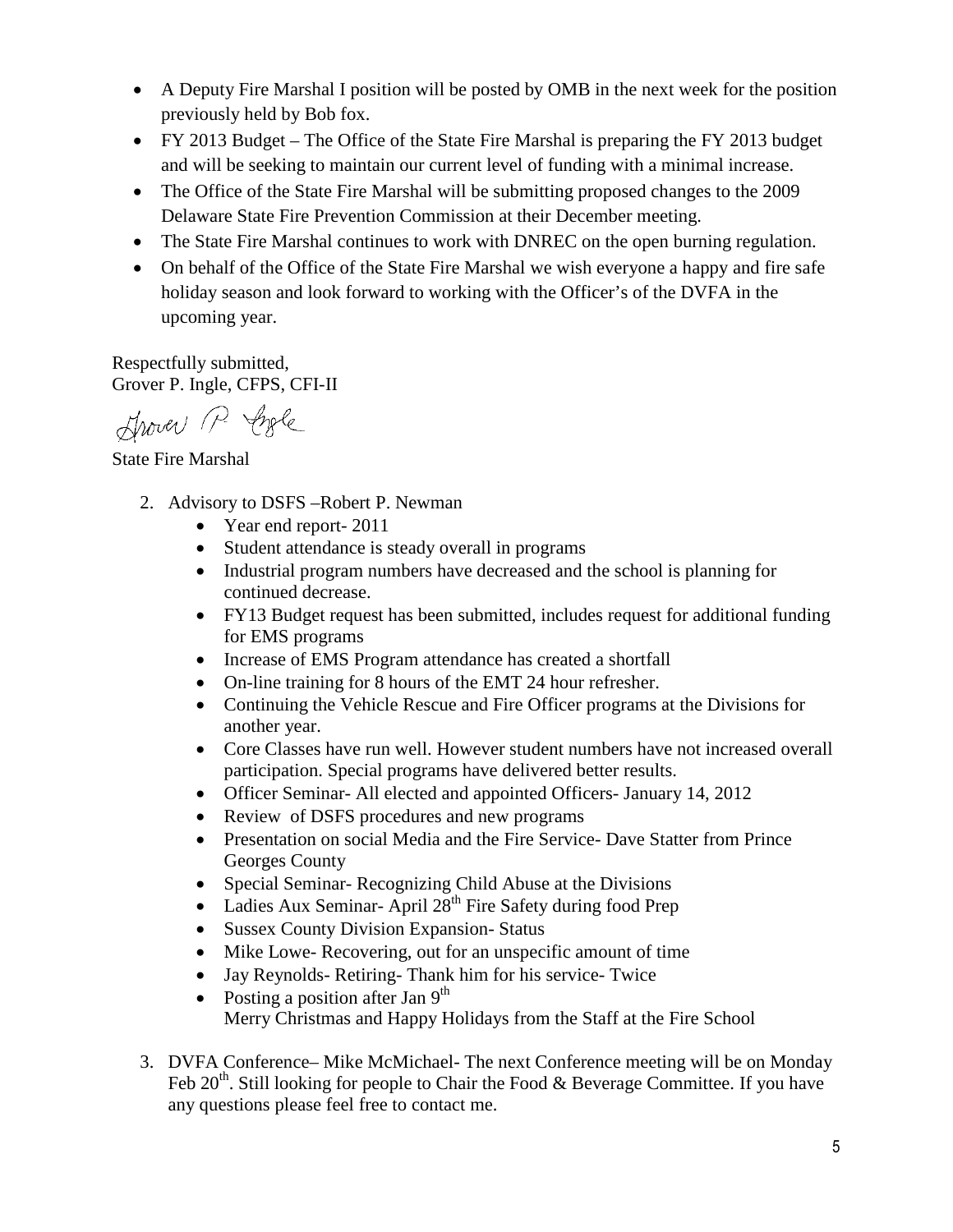- 4. Law & Legislative –Bill Buckaloo- Wanted to give full support to the Commission for the Risk Watch Coordinator. They are looking at proposing the state provide free access to state parks for active firefighters, as well as supporting the state police for their helicopters.
- 5. Out of State Coordinators Steve Austin reported they are getting ready for CFSI. He stated the dinner will be on May  $3^{rd}$ .
- 6. Scholarship Robert Powell stated the scholarship committee is in full support of the Beef and Beer If anyone would like to donate please contact any of the three co- chairs.
- 7. WMD/Hazmat Joe Leonetti stated the funds are going down with a 40% reduction. Federal guidelines are focusing on cyber security. No funding for new projects.
- 8. Conference Review Les McCourt stated he has received solicited and unsolicited recommendations for upcoming conference. The recommendations are as followed.
	- A. Maintain a no show policy
	- B. Reinstate the PP Reception
	- C. Reinstate Friday night dance
	- D. Reinstate meet your host
	- E. Officially have a meet your host and close hospiliality
	- F. Keep conference and parade together in same city.
	- G. Move vehicle rescue comp to a different part of the year.
	- H. Move room to make more breathing room at opening ceremonies.
	- I. Have a muster during a conference
- 9. Governmental Affairs Committee Robert Sutton stated two meeting have been held this year. The next meeting will be Jan 16, for finances & funding, surviving your constituents.

1<sup>st</sup> Vice President Boyer Recognized the Past Presidents that were present -

# Affiliated Organizations/ Agency Representatives

Ladies' Auxiliary:-Ann Marie Krystopolski, President Mr. President, I bring greetings from the LADVFA and thank you for the invitation to attend today's meeting.

The LADVFA is very saddened by the death of Past President JoAnne Sweetman from Aetna. JoAnne held a very special place in our association and will be greatly missed. Services will be held at Aetna Station 8 – viewing Tuesday evening 6 to 8 and service Wednesday at 11:30.

In addition to the ladies serving on DVFA committees, the following officers are in attendance: 1<sup>st</sup> Vice President Penny Rodimak, Secretary Jane Williams, NCC President Virginia Yeager, Kent County Pres. Penny Gentry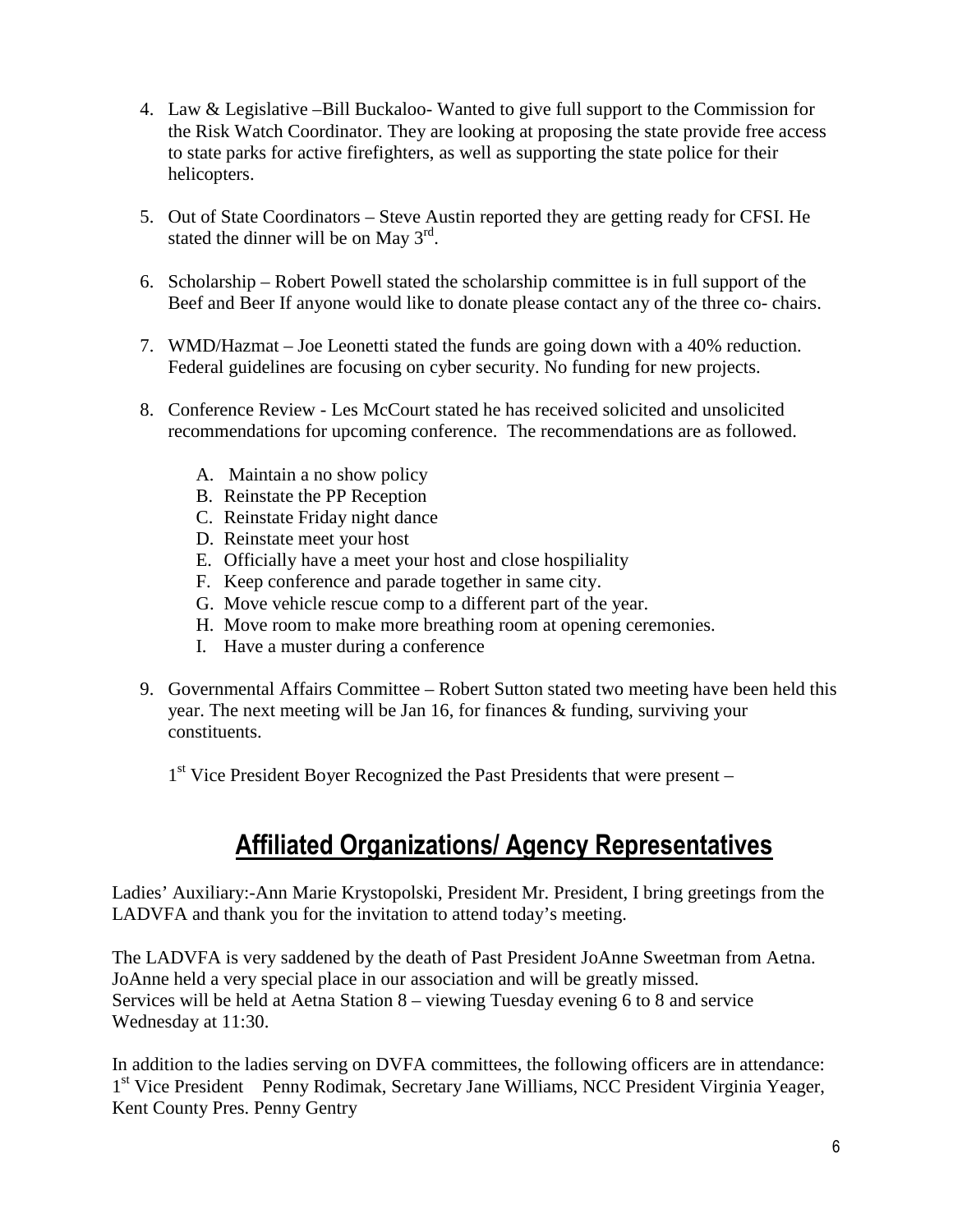Past State Presidents: Joanne Tulowitzki, Pat McCall, Carol Walton, Janice Marvel I am looking forward to continuing to work with you this year and would like to wish everyone a safe and Merry Christmas.

**State Fire Chiefs: Les Warrick, President** Next meeting will be on Jan 26<sup>th</sup> at station 26. Wished everyone Merry Christmas and a Safe New Year.

### **State Fire Police: Jerry Daniels, President** 50<sup>th</sup> Anniversary this past month. Merry Christmas

#### **State Ambulance Association: John Adams, President** –

- 1. DSEMSA Executive Board met on November 29<sup>th</sup>
- 2. President Adams has set an aggressive agenda of goals that he would like accomplished during the upcoming year. Those goals are:
	- a. Expansion of BLS skills to coincide with the new curriculum that is being set in place by National Registry
	- b. EMS Salary Benefits comparison
	- c. Group Purchasing discounts for medical supplies and equipment
	- d. Support County Associations and help them get more attendance at meetings
	- e. Work in collaboration with the Delaware State Fire Prevention Commission to finish BLS Protocols. DSFPC Chairman Dave Roberts spoke on this earlier in the meeting and the DSEMSA has given the DSFPC their full support.
- 3. The 2011 DSEMSA Conference was extremely successful and averaged 285 people each day for 3 days. There was only one alcohol related issue that was professionally handled by President Bill Tobin, President John Adams and the involved Fire Company
- 4. The 2012 DSEMSA Conference is 80% completed for confirming speakers.
	- a. National speakers Steve Berry and Mike Smith have been confirmed
	- b. Pre-conference classes will include a 2 day EMS Management Class and a 1 day "Safety in the Streets" class taught by Delaware's Glenn Luedtke
	- c. There will be "BLS Games" competition, similar to the "JEMS Games" that will take place during the conference and that is being headed up by  $2<sup>nd</sup>$  Vice-President Sean Humphries
- 5. Reminder that the unfunded mandate for the Criminal Affidavit for employees and members who "regularly" work on the ambulance is required for ambulance license renewal.
- 6. DSEMSA fully supports the Delaware Attorney General in the classes that they will be providing on Sexual Abuse Training and encourage everyone to take the class.
- 7. Still no dates from the Office of Emergency Medical Services for the roll-out on the MOLST program and the DIMES patient care reporting system.

Next meeting for DSEMSA will be in conjunction with the State Fire Chiefs Association on January 26, 2012 at Townsend Fire Company, Station 26 at 1800 hours

**DVFA Foundation: Steve Austin, Chairman** reported this is the third year the DVFA has received a grant from the Mid Del Charitable foundation \$5000 grant. This money goes towards scholarships. There will also be a beef and beer fundraiser to help raise money for scholarships. The theme is to get a number of scholarship winners to discuss, as well as generate interest in other businesses to get support.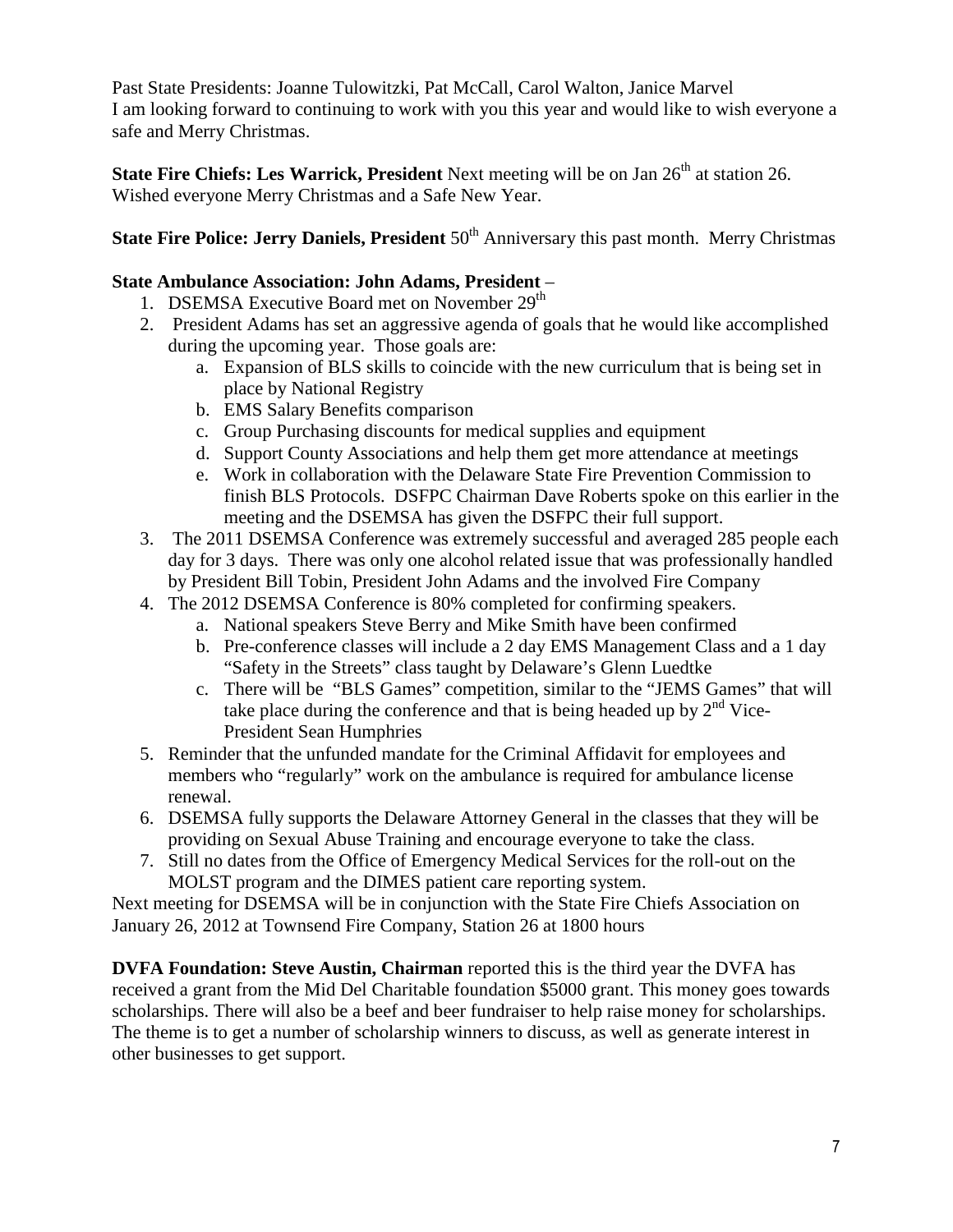# **Communications**

The following communications were received and are summarized by the Secretary Robert Sutton:

- Letter from Kent County Volunteer Firefighter's Association supporting the letter sent to the DVFA by Camden-Wyoming Fire Company requesting Grant in Aids be restored to 100%
- Copy of a Letter from Senator Bruce Ennis to Senators Carper and Coons and Congressman Carney asking for waiver to support the Memorial Signage law passed in Delaware.
- Letter from Past President, Ron Marvel, asking the DVFA start the action of requesting State LODD benefits for Bridgeville Firefighter Joe Evans.
- Email from David Dworsky, of K2 Marketing, representing Dover International Speedway with reference to a fund raising event for the fire service at the Speedway.
- Letter from National Fallen Firefighter's Foundation thanking the DVFA for their efforts in running the 9/11 Stair Climb.
- Letters from NCCVFA and the Holloway Terrace Fire Company requesting the DVFA reimburse Past President Tobin and the Memorial Fire Company for their expenses for the Conference Friday night dance.
- Thank you card from Janice and Dennis Marvel concerning the loss of Dennis' father.
- Letter from the Camden Wyoming Fire Company requesting the DVFA pass on to the state we would like our Grant in aid money restored to 100%.
- Letter from Shane Miller thanking the DVFA for his scholarship
- Letter from Kent County Levy Court and a \$1000.00 check for Kent County Community Service Grant.
- Letter from Fire Marshall Grover Ingle about the DVFA luncheon and issues concerning reserve seating at the luncheon

#### *Motion needed to accept communications by Richard Perillo, Seconded by Jasper Lakey, Motion Carried.*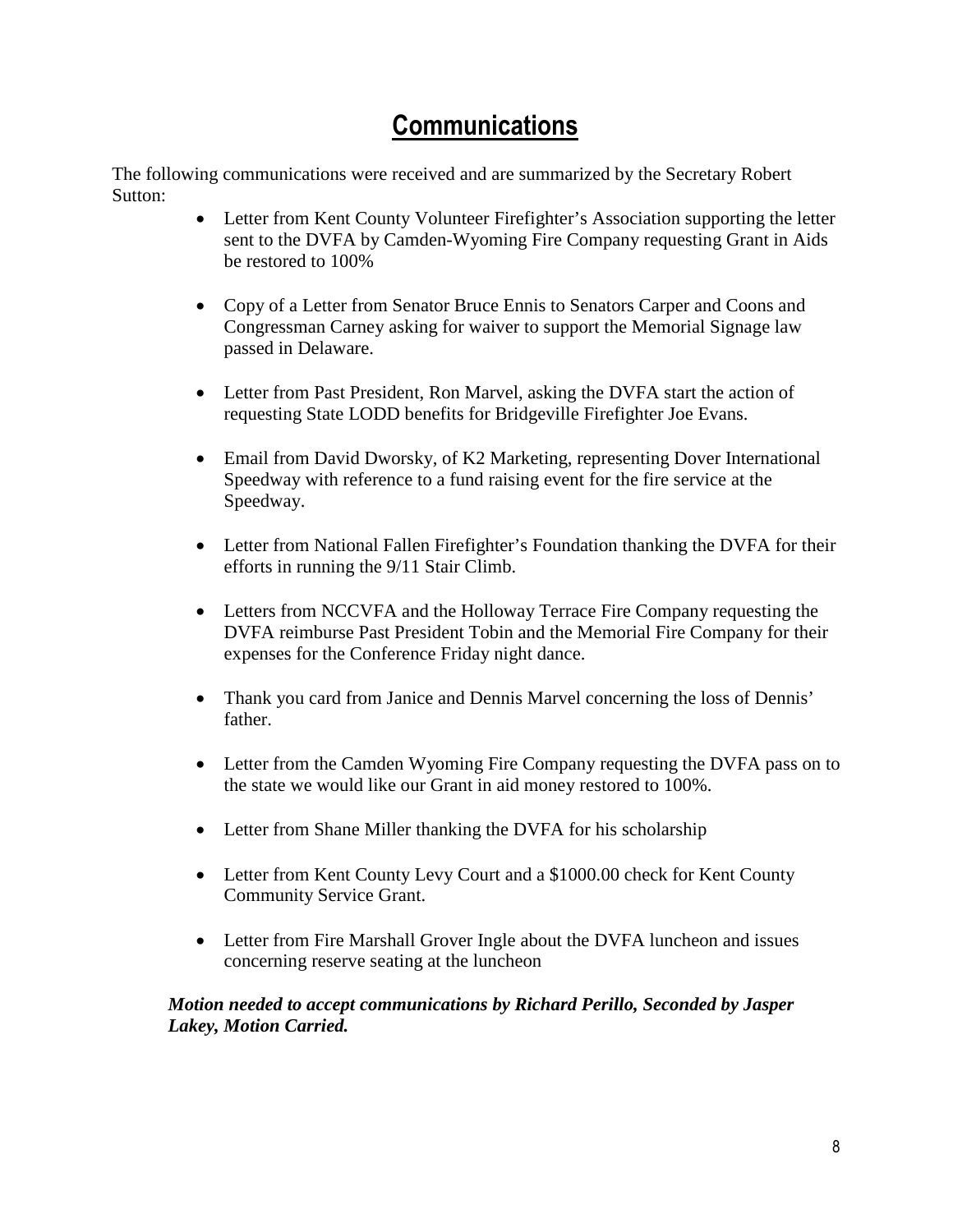# OLD BUSINESS

Recognized Eric Haley for a rescue with Wilmington Manor FC.

Joe Zeroles asked about death benefits and who is eligible. It was answered everyone who pays dues is eligible.

### NEW BUSINESS

#### *Motion by Les McCourt to accept recommendations listed in his report and present to the conference committee. Seconded by Ed Barlow, motion carried.*

Ed Barlow stated he had letters from NCC regarding expenses and asked that the conference reimburse Slaughter Beach, PP Tobin, Brandywine Hundred FC and President Frampton for their expenses to support the functions that were cut.

# PAYMENT OF BILLS

Treasurer Metheny read bills.

| <b>Name</b>                            | Memo                                                  | <b>Amount</b>                                |           |
|----------------------------------------|-------------------------------------------------------|----------------------------------------------|-----------|
| Operating                              |                                                       |                                              |           |
| <b>DVFA CHECKING</b>                   |                                                       |                                              |           |
| AT&T                                   | <b>AUGUST '11 BILL</b>                                | $-24.39$                                     |           |
| <b>SUSSEX PRINTING</b>                 | PRINTING-PACKETS                                      | $-2.700.15$                                  |           |
| <b>RWM EMBROIDERY &amp; MORE</b>       | <b>INV. NO. 33753</b>                                 | $-28.00$                                     |           |
| <b>MELISSA KISER</b>                   | 08-29-11 - 09-10-11 P/R<br><b>TRAVEL EXPENSES -</b>   | $-1,243.24$                                  |           |
| <b>WARREN JONES</b>                    | <b>AUGUST</b>                                         | $-228.80$                                    |           |
| <b>GOODEN'S FLORAL SHOP</b>            | <b>JOSEPH ARRANGEMENT</b>                             | $-50.00$                                     |           |
| <b>M &amp; M TROPHIES</b>              | AWARDS                                                | $-1.968.45$                                  |           |
| <b>COMCAST CABLEVISION</b>             | SEP. INTERNET SERVICE                                 | $-95.06$                                     |           |
| <b>VERIZON</b>                         | <b>WARREN'S PHONE</b><br><b>REIMB. FOR GOVERNOR'S</b> | $-126.77$                                    |           |
| DVFA CONFERENCE ACCT.                  | <b>TROPHY</b>                                         | $-450.00$                                    |           |
| <b>VERNON INGRAM</b>                   | OCT - DEC 2011 RENT                                   | $-1,755.00$                                  |           |
| M.R. KISER                             | <b>CLEANING</b>                                       | $-125.00$                                    |           |
| <b>VERIZON</b>                         | <b>OFFICE PHONE</b>                                   | $-302.46$                                    |           |
| <b>CANNON FINANCIAL SERVICES</b>       | <b>COPIER SERVICES</b>                                | $-259.51$                                    |           |
| NATIONAL FALLEN FIREFIGHTERS FOUNDATIO |                                                       | <b>DVFA CHAIR CLIMB</b><br><b>DONATIONS</b>  | $-250.00$ |
| <b>MELISSA KISER</b>                   | 09-12-11 - 09-23-11 P/R<br>DVFA CONF. ASSESSMENT-     | $-1,193.02$                                  |           |
| DVFA CONF, ACCT.                       | WFD                                                   | $-1,000.00$                                  |           |
| <b>SELECTIVE INSURANCE</b>             | <b>BOND INSURANCE</b>                                 | $-307.00$                                    |           |
| DAVID L. BONAR                         | SERVICE - JUL-SEPT 2011                               | $-1,500.00$                                  |           |
| J. ALLEN METHENY                       | MILEAGE FOR MEETING                                   | $-234.83$                                    |           |
| <b>WARREN JONES</b>                    | TRAVEL EXPENSES - SEPT.                               | $-377.52$                                    |           |
| <b>WALTER KISER</b>                    | <b>WARREN'S COMPUTER RESTORATION</b>                  |                                              | $-175.00$ |
| <b>M&amp;T BANK</b>                    | <b>VISA CARD</b>                                      | $-912.22$                                    |           |
| GATEHOUSE MEDIA DELAWARE HOLDINGS, INC |                                                       | FIRE CORP AD CAMPAIGN-<br><b>RECRUITMENT</b> |           |

- 2,147.80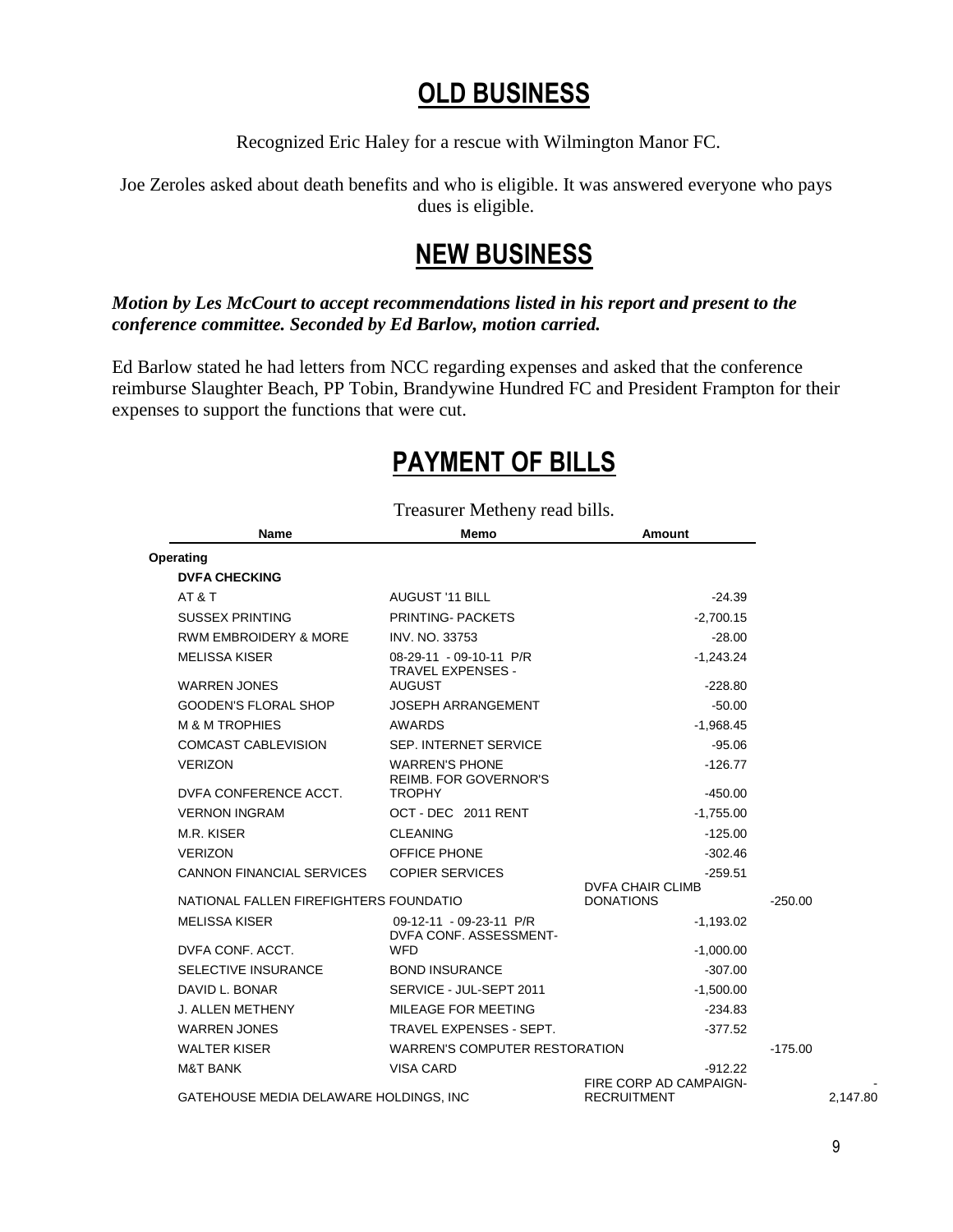| <b>BOBOLA FARMS FLORIST</b>                 | <b>WREATH FOR MONUMENT</b>         | $-262.50$    |           |
|---------------------------------------------|------------------------------------|--------------|-----------|
| <b>VERIZON</b>                              | AIR CARD                           | $-40.01$     |           |
| ROGERS GRAPHICS, INC.                       | <b>INV. 29899</b>                  | $-125.00$    |           |
| WARREN F. JONES                             | P/R - SEPTEMBER                    | $-2,738.30$  |           |
| U.S. TREASURY                               | P/R TAXES-JUN 11 PR                | $-1,858.86$  |           |
| DIVISION OF REVENUE                         | P/R TAXES JUL - SEP '11<br>AWARD   | $-743.25$    |           |
| <b>M &amp; M TROPHIES</b>                   | CORRECTIONS/BADGE                  | $-116.70$    |           |
| AT & T                                      | SEPTEMBER '11 BILL                 | $-25.30$     |           |
| <b>VERIZON</b>                              | <b>MELISSA'S PHONE</b>             | $-105.73$    |           |
| MELISSA KISER                               | 09-26-11 - 10-07-11 P/R            | $-1,241.24$  |           |
| KENNETH MCMAHON                             | <b>FALL MEETING EXPENSES</b>       | -204.59      |           |
| COMCAST CABLEVISION                         | OCT. INTERNET SERVICE              | $-95.06$     |           |
| <b>VERIZON</b>                              | <b>WARREN'S PHONE</b>              | -126.88      |           |
| <b>VERIZON</b>                              | <b>OFFICE PHONE</b>                | -184.67      |           |
| <b>CANNON FINANCIAL SERVICES</b>            | <b>COPIER SERVICES</b>             | $-259.51$    |           |
| WILLIAM WALTON                              | EXPENSES NFPA MTG.                 | -695.74      |           |
| <b>MELISSA KISER</b>                        | 10-10-11 - 10-21-11 P/R            | $-1,234.45$  |           |
| ROGERS GRAPHICS, INC.                       | INV. 29472/29890/29892/29898 PART. |              | 1,220.00  |
| <b>HERTRICH FLEET SERVICES</b>              | 2012 FORD FOCUS                    | $-14,687.00$ |           |
| <b>STEVE AUSTIN</b>                         | <b>POSTAGE</b>                     | $-36.96$     |           |
| <b>M&amp;T BANK</b>                         | VISA CARD                          | $-1,926.27$  |           |
| <b>WARREN JONES</b>                         | TRAVEL EXPENSES - OCT.             | -123.20      |           |
| KENNETH MCMAHON                             | NFPA 1720 MEETING                  | -609.55      |           |
| WARREN F. JONES                             | P/R - OCTOBER                      | $-2,738.30$  |           |
| M.R. KISER                                  | <b>CLEANING</b>                    | $-100.00$    |           |
| <b>VERIZON</b>                              | <b>MELISSA'S PHONE</b>             | $-105.61$    |           |
| <b>VERIZON</b>                              | AIR CARD                           | $-40.01$     |           |
| <b>DUCK CREEK PRINTING</b>                  | <b>BUS. CARDS - INV. 11732</b>     | $-225.00$    |           |
| RWM EMBROIDERY & MORE                       | <b>INV. NO. 33754</b>              | $-21.95$     |           |
| <b>M&amp;M TROPHIES</b>                     | OFFICER POCKET BADGES/REG BADGES   |              | $-228.50$ |
| MELISSA KISER                               | 10-24-11 - 11-04-11 P/R            | $-1,217.10$  |           |
| U.S. TREASURY                               | P/R TAXES-JUN 11 PR                | $-1,451.37$  |           |
| <b>ADSTRATEGIES</b>                         | ACCT. DVF - MEDIA ADS              | $-1,072.60$  |           |
| STATE OF DELAWARE                           | SUBSCRIPTION SERVICE-LEG. COUNCIL  |              | $-110.00$ |
| <b>COMCAST CABLEVISION</b>                  | <b>NOV. INTERNET SERVICE</b>       | $-95.06$     |           |
| <b>VERIZON</b>                              | <b>WARREN'S PHONE</b>              | -126.88      |           |
| AT & T                                      | <b>OCTOBER '11 BILL</b>            | $-24.58$     |           |
| M.R. KISER                                  | <b>CLEANING</b>                    | $-100.00$    |           |
| <b>MELISSA KISER</b><br>DELAWARE CHAMBER OF | 11-07-11 - 11-18-11 P/R            | $-1,217.10$  |           |
| <b>COMMERCE</b>                             | MEMBERSHIP 2012                    | $-299.00$    |           |
| ROGERS GRAPHICS, INC.                       | <b>INV. 30101</b>                  | $-150.00$    |           |
| SELECTIVE INSURANCE                         | COMMERCIAL PACKAGE INSURANCE       |              | 1,125.00  |
| <b>CANNON FINANCIAL SERVICES</b>            | <b>COPIER SERVICES</b>             | $-259.51$    |           |
| <b>VERIZON</b>                              | <b>OFFICE PHONE</b>                | $-219.53$    |           |
| WARREN F. JONES                             | P/R - NOVEMBER                     | $-2,738.30$  |           |
| <b>M&amp;T BANK</b>                         | <b>VISA CARD</b>                   | $-1,000.85$  |           |
|                                             |                                    | -60,781.24   |           |
|                                             |                                    |              |           |
| <b>Total Operating</b>                      |                                    | -60,781.24   |           |